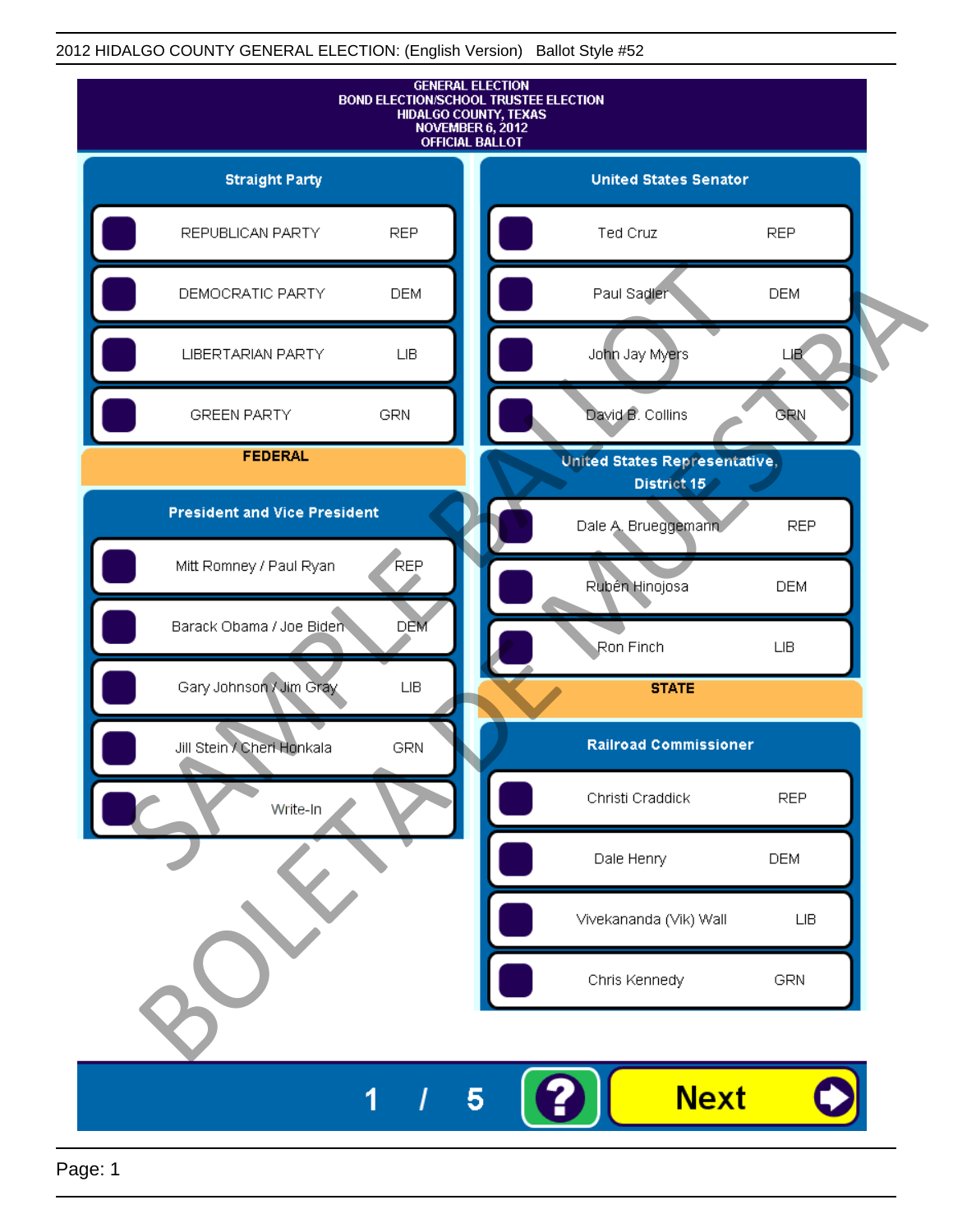

Page: 2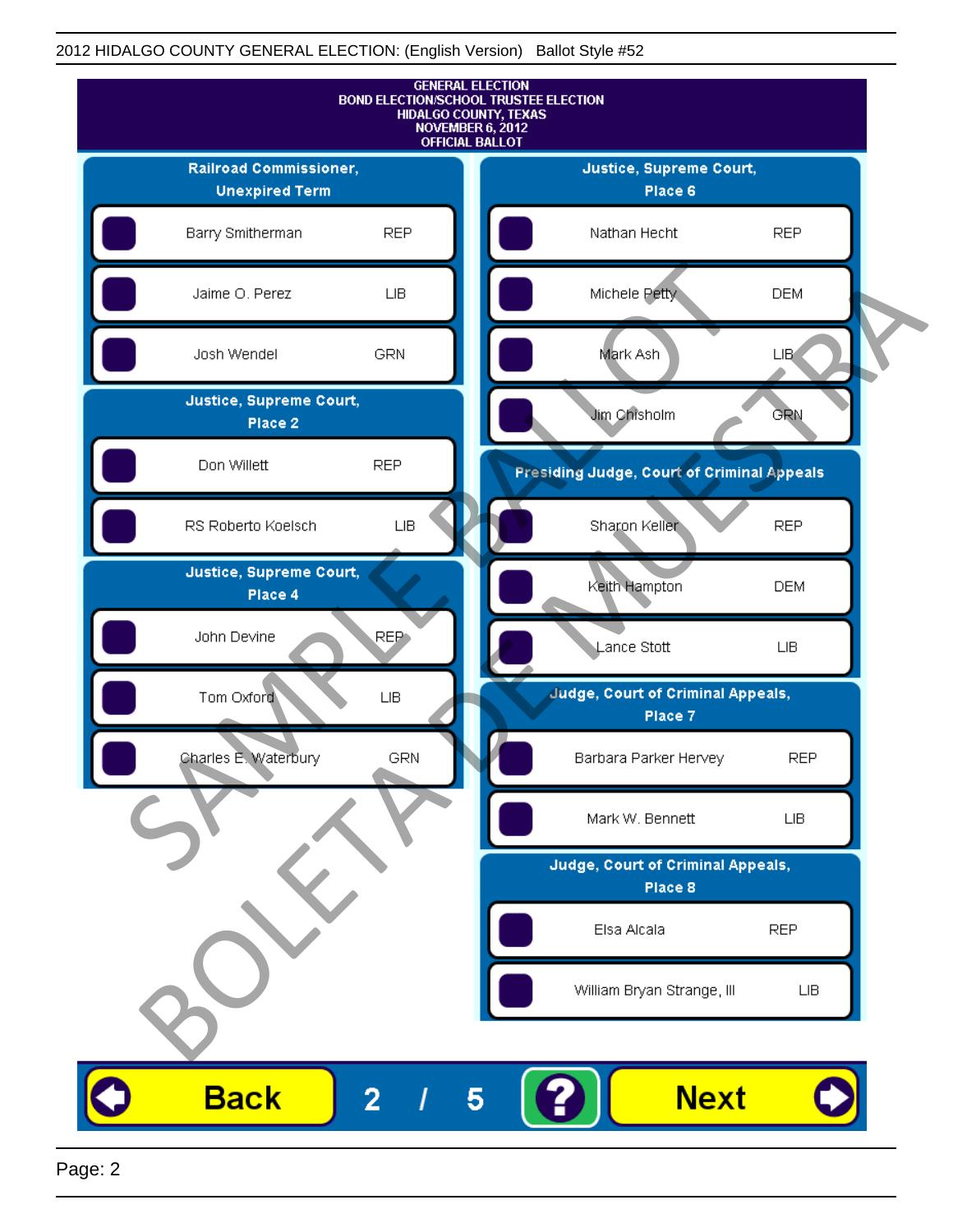

Page: 3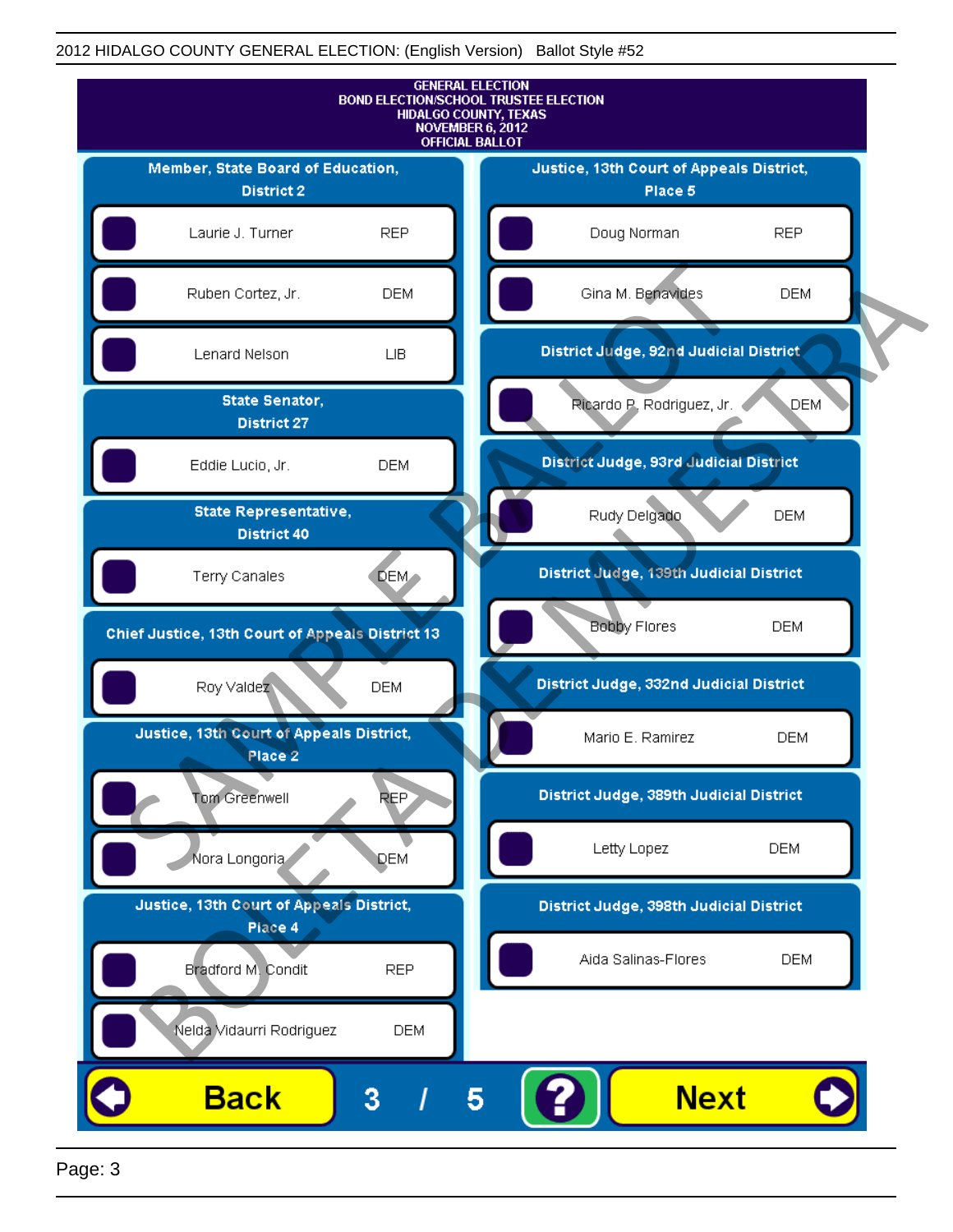| <b>GENERAL ELECTION</b><br><b>BOND ELECTION/SCHOOL TRUSTEE ELECTION</b><br>HIDALGO COUNTY, TEXAS<br>NOVEMBER 6, 2012<br><b>OFFICIAL BALLOT</b>  |                                                 |
|-------------------------------------------------------------------------------------------------------------------------------------------------|-------------------------------------------------|
| District Judge, 430th Judicial District                                                                                                         | <b>EDCOUCH-ELSA INDEPENDENT SCHOOL DISTRICT</b> |
| Israel Ramon, Jr.<br><b>DEM</b>                                                                                                                 | FOR SCHOOL BOARD TRUSTEE<br>Place No. 2         |
| District Judge, 449th Judicial District                                                                                                         | Genesis Montalvo                                |
| <b>DEM</b><br>Jesse Contreras                                                                                                                   | Fernando "Nano" Torres Jr.                      |
| <b>COUNTY</b>                                                                                                                                   | Chris Morales                                   |
| <b>Sheriff</b>                                                                                                                                  | Manuel "Trey" Ibarra III.                       |
| Robert Caples<br><b>REP</b>                                                                                                                     | FOR SCHOOL BOARD TRUSTEE<br>Place No. 3         |
| Guadalupe "Lupe" Trevino<br>DEM                                                                                                                 | Jose Saldivar                                   |
| HIDALGO COUNTY DRAINAGE DISTRICT NUMBER ONE                                                                                                     | Tony Barco                                      |
| <b>BOND ELECTION</b>                                                                                                                            | Jorge Peña                                      |
| THE ISSUANCE OF \$184,000,000.00 IN BONDS AND THE<br>LEVYING OF THE TAX IN PAYMENT THEREOF FOR<br>IMPROVEMENTS TO THE DRAINAGE DISTRICT'S STORM | Patricia Balli                                  |
| <b>DRAINAGE SYSTEM?</b><br><b>FOR</b><br><b>AGAINST</b>                                                                                         |                                                 |
| <b>Back</b><br>4                                                                                                                                | <b>Next</b><br>5                                |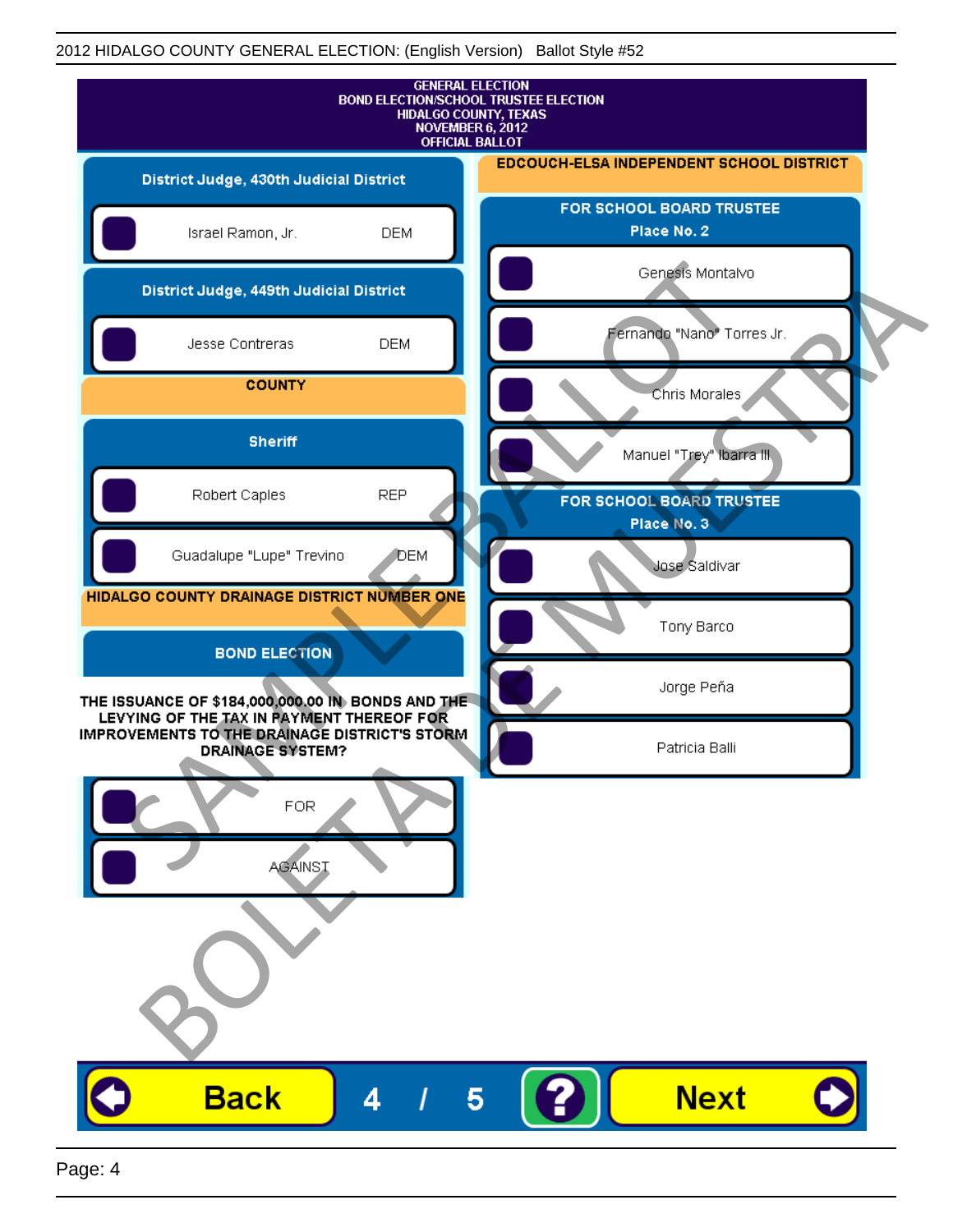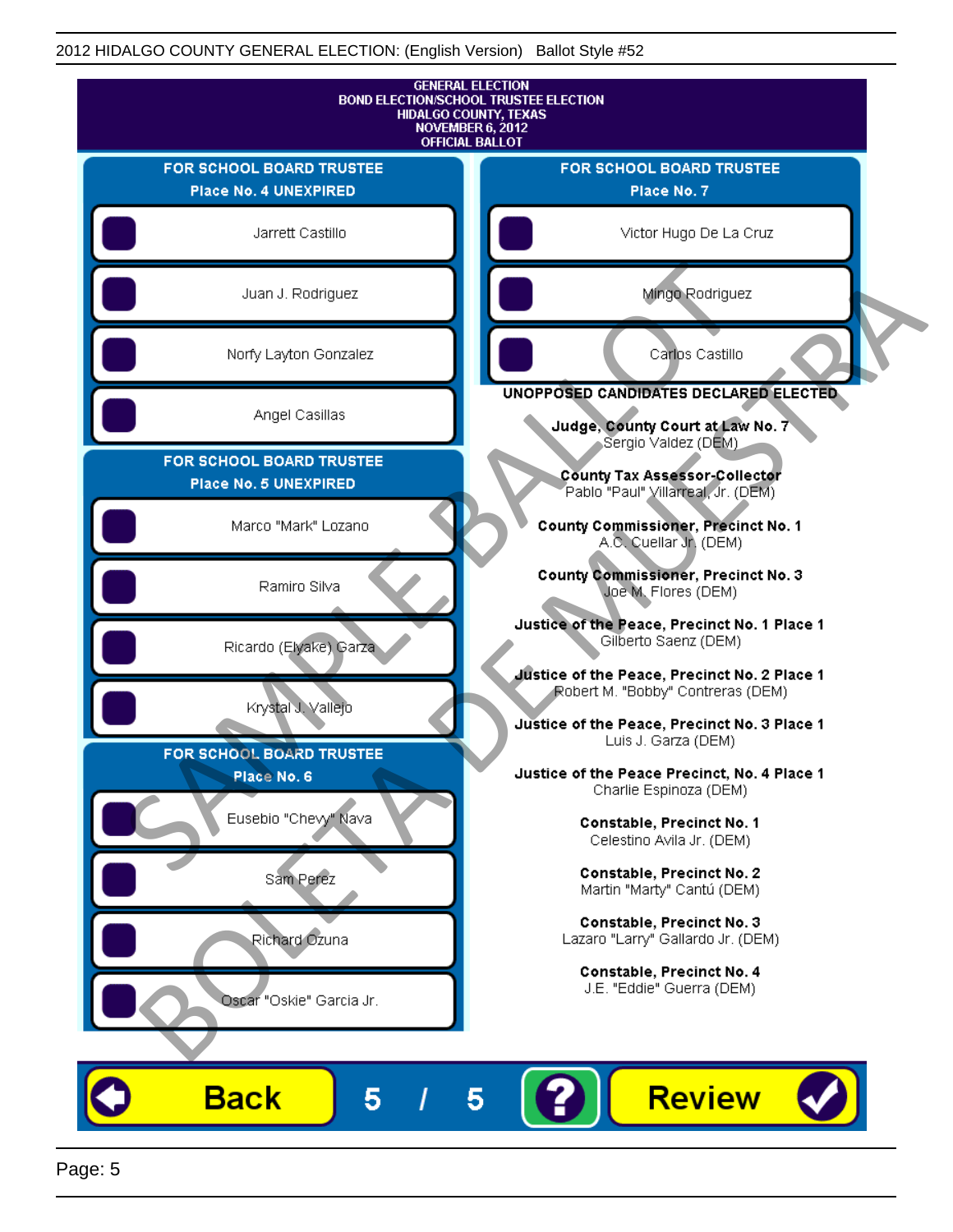Press the candidate name or contest title to return to a contest.

Vote button will light up when

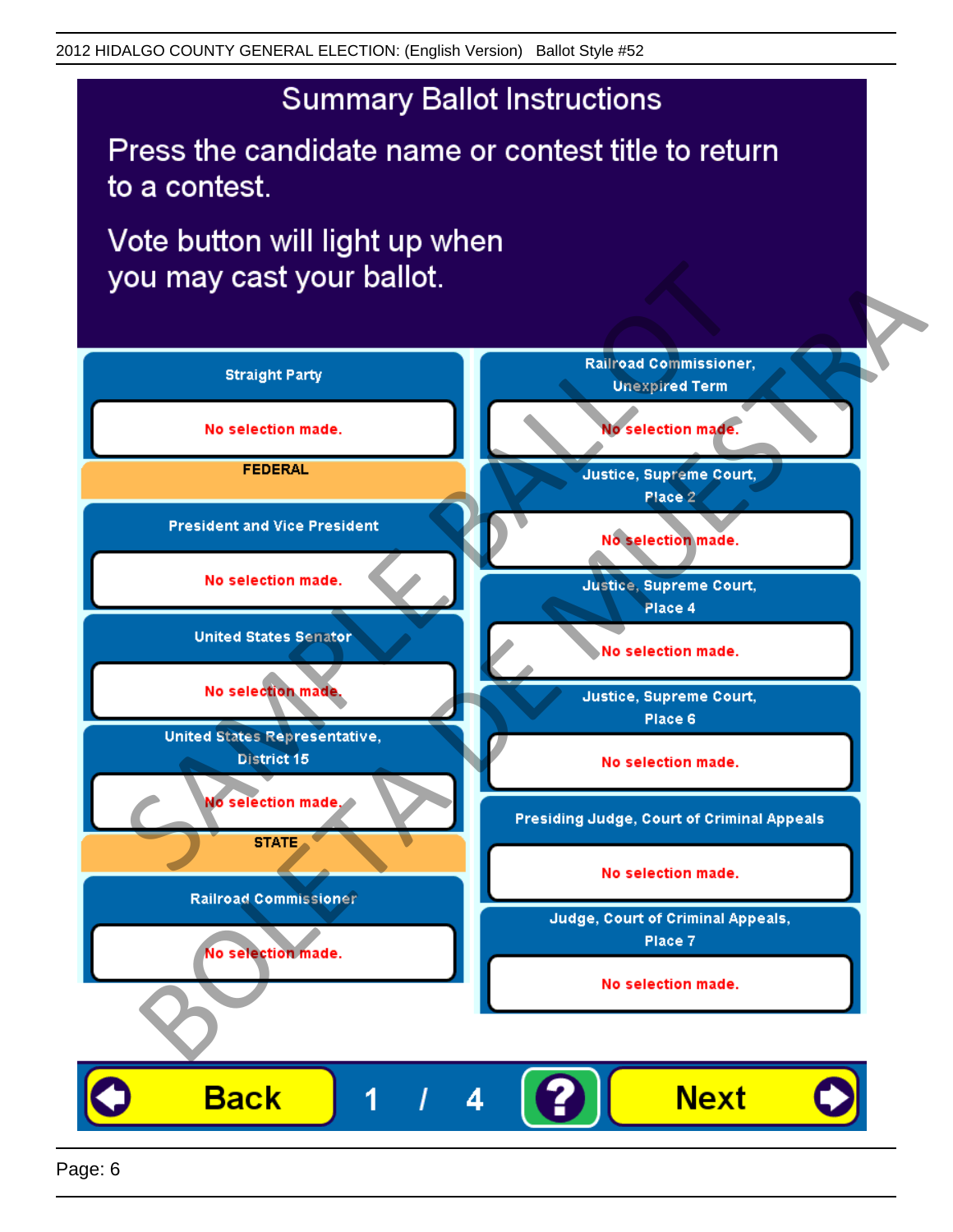Press the candidate name or contest title to return to a contest.

Vote button will light up when



Page: 7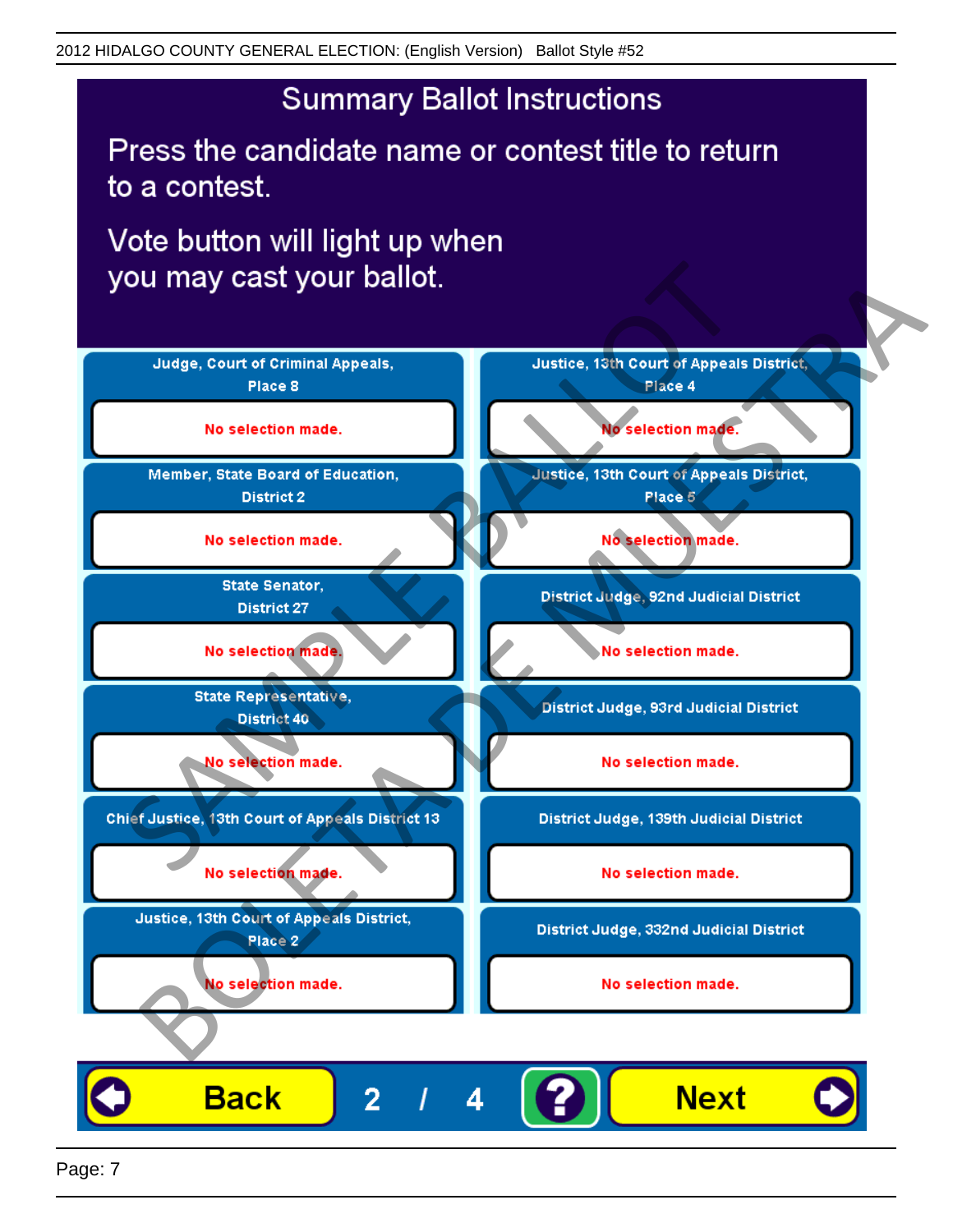Press the candidate name or contest title to return to a contest.

Vote button will light up when